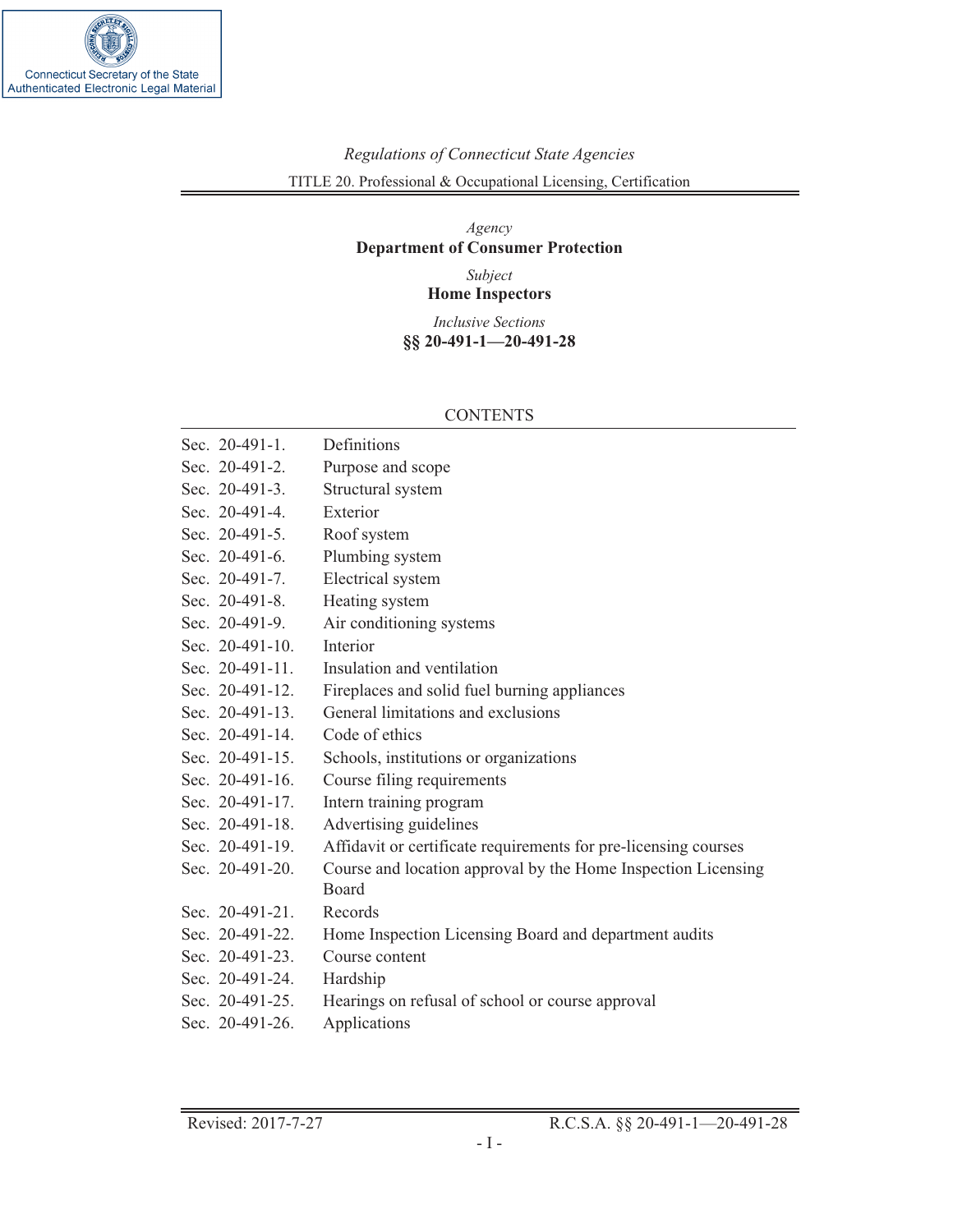# **Home Inspector Interns**

| Sec. $20-491-27$ . | Home inspector intern requirements    |
|--------------------|---------------------------------------|
| Sec. 20-491-28.    | Supervision of home inspector interns |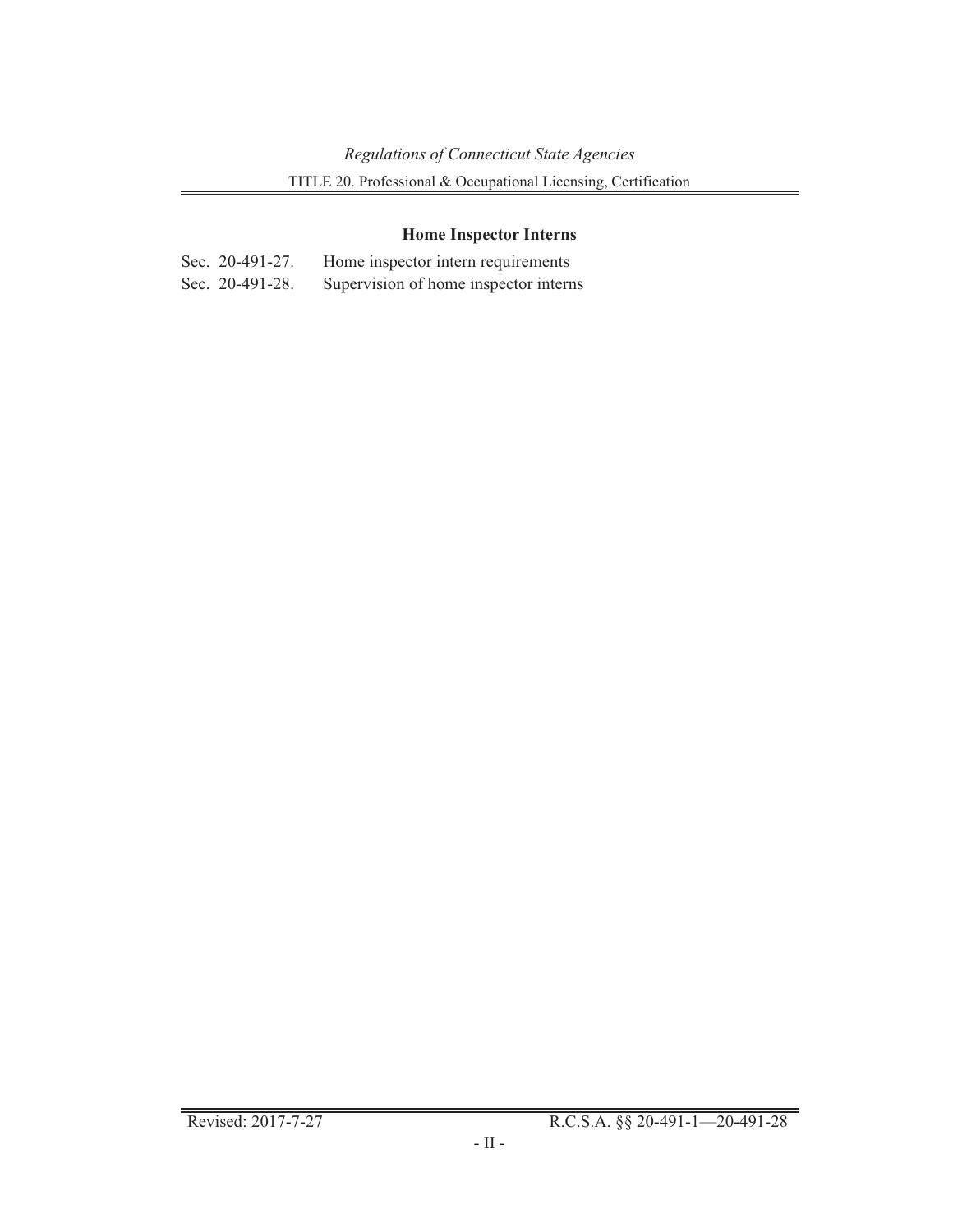*Department of Consumer Protection*

*§20-491-1*

#### **Home Inspectors**

#### **Sec. 20-491-1. Definitions**

As used in sections 20-491-1 to 20-491-26, inclusive, of the Regulations of Connecticut State Agencies:

(1) "Alarm systems" means warning devices, installed or free-standing, including but not limited to: carbon monoxide detectors, flue gas and other spillage detectors, security equipment, ejector pumps and smoke alarms;

(2) "Architectural service" means "the practice of architecture" or "practice architecture" as defined in Section 20-288(3) of the Connecticut General Statutes;

(3) "Automatic safety controls" means devices designed and installed to protect systems and components from unsafe conditions;

(4) "Component" means a part of a system;

(5) "Decorative" means ornamental; not required for the operation of the essential systems and components of a home;

(6) "Describe" means to report a system or component by its type or other observed, significant characteristics to distinguish it from other systems or components;

(7) "Dismantle" means to take apart or remove any component, device or piece of equipment that would not be taken apart or removed by a homeowner in the course of normal and routine home owner maintenance;

(8) "Engineering service" means services offered by a "professional engineer" as defined in Section 20-299(1) of the Connecticut General Statutes;

(9) "Further evaluation" means examination and analysis by a qualified professional, tradesperson or service technician beyond that provided by the home inspection;

(10) "Household appliances" means kitchen, laundry, and similar appliances, whether installed or free-standing;

(11) "Inspect" means to examine readily accessible systems and components of a building in accordance with home inspection statutes and sections 20-491-1 to 20-491-26, inclusive, of the Regulations of Connecticut State Agencies, using normal operating controls and opening readily accessible panels;

(12) "Installed" means attached such that removal requires tools;

(13) "Normal operating controls" means devices such as thermostats, switches or valves intended to be operated by the homeowner;

(14) "Readily accessible" means available for visual inspection without requiring moving of personal property, dismantling, destructive measures, or any action which will likely involve risk to persons or property;

(15) "Readily openable access panel" means a panel provided for homeowner inspection and maintenance that is within normal reach, can be removed by one person, and is not sealed in place;

(16) "Recreational facilities" means spas, saunas, steambaths, swimming pools, exercise, entertainment, athletic, playground or other similar equipment and associated accessories;

(17) "Report" means to communicate in writing;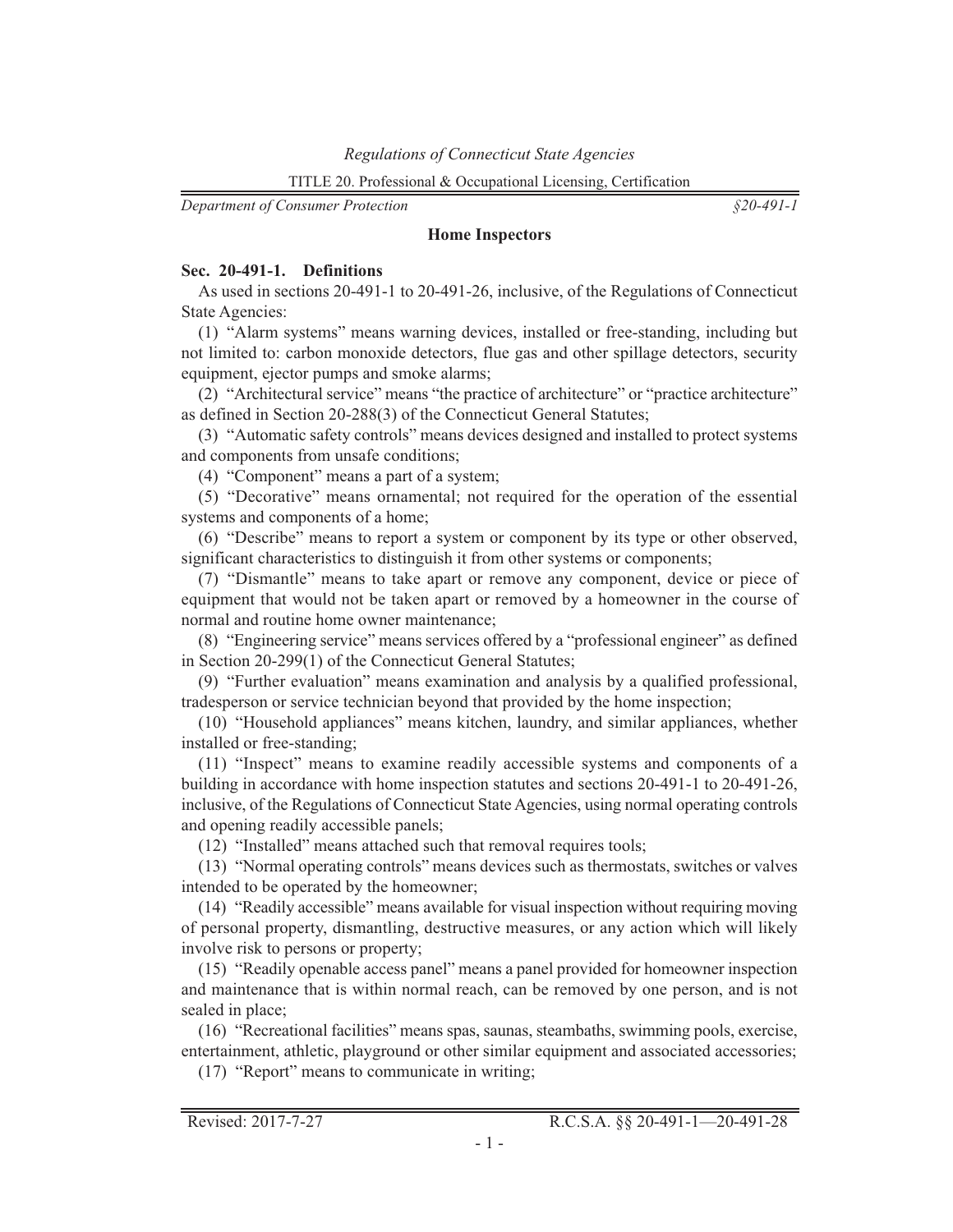*§20-491-2*

*Department of Consumer Protection*

(18) "Representative number" means one component per room for multiple similar interior components such as windows and electric outlets; one component on each side of the building for multiple similar exterior components;

(19) "Roof drainage systems" means components used to carry water off a roof and away from a building;

(20) "Significantly deficient" means unsafe or not functioning;

(21) "Shut down" means a state in which a system or component cannot be operated by normal operating controls;

(22) "Solid fuel burning appliances" means a hearth and fire chamber or similarily prepared place in which a fire may be built and which is built in conjunction with a chimney; or a listed assembly of a fire chamber, its chimney and related factory-made parts designed for unit assembly without requiring field construction;

(23) "Structural component" means a component that supports non-variable forces or weights (dead loads) and variable forces or weights (live loads);

(24) "System" means a combination of interacting or independent components, assembled to carry out one or more functions;

(25) "Technically exhaustive" means an investigation that involves dismantling, the extensive use of advance techniques, measurements, instruments, testing, calculations or other means;

(26) "Under-floor crawl space" means the area within the confines of the foundation and between the ground and the underside of the floor;

(27) "Unsafe" means a condition in a readily accessible, installed system or component that is judged to be a significant risk of personal injury during normal, day-to-day use. The risk may be due to damage, deterioration, improper installation or a change in accepted residential construction standards; and

(28) "Wiring methods" means identification of electrical conductors or wires of the general type, such as "non-metallic sheathed cable" ("Romex"), "armored cable" ("bx") or "knob and tube."

(Adopted effective July 30, 2002)

#### **Sec. 20-491-2. Purpose and scope**

(a) The purpose of these regulations is to establish a minimum and uniform standard for the home inspector who provides or offers to provide a home inspection.

(b) The inspector shall inspect readily accessible systems and components of homes and installed systems and components of homes.

(c) The inspector shall report on those systems and components inspected which, in the professional opinion of the inspector, are significantly deficient or are near the end of their service lives.

(d) The inspector shall provide a reason why, if not self-evident, the system or component is significantly deficient or near the end of its service life and the inspector shall provide recommendations to correct or monitor the reported deficiency.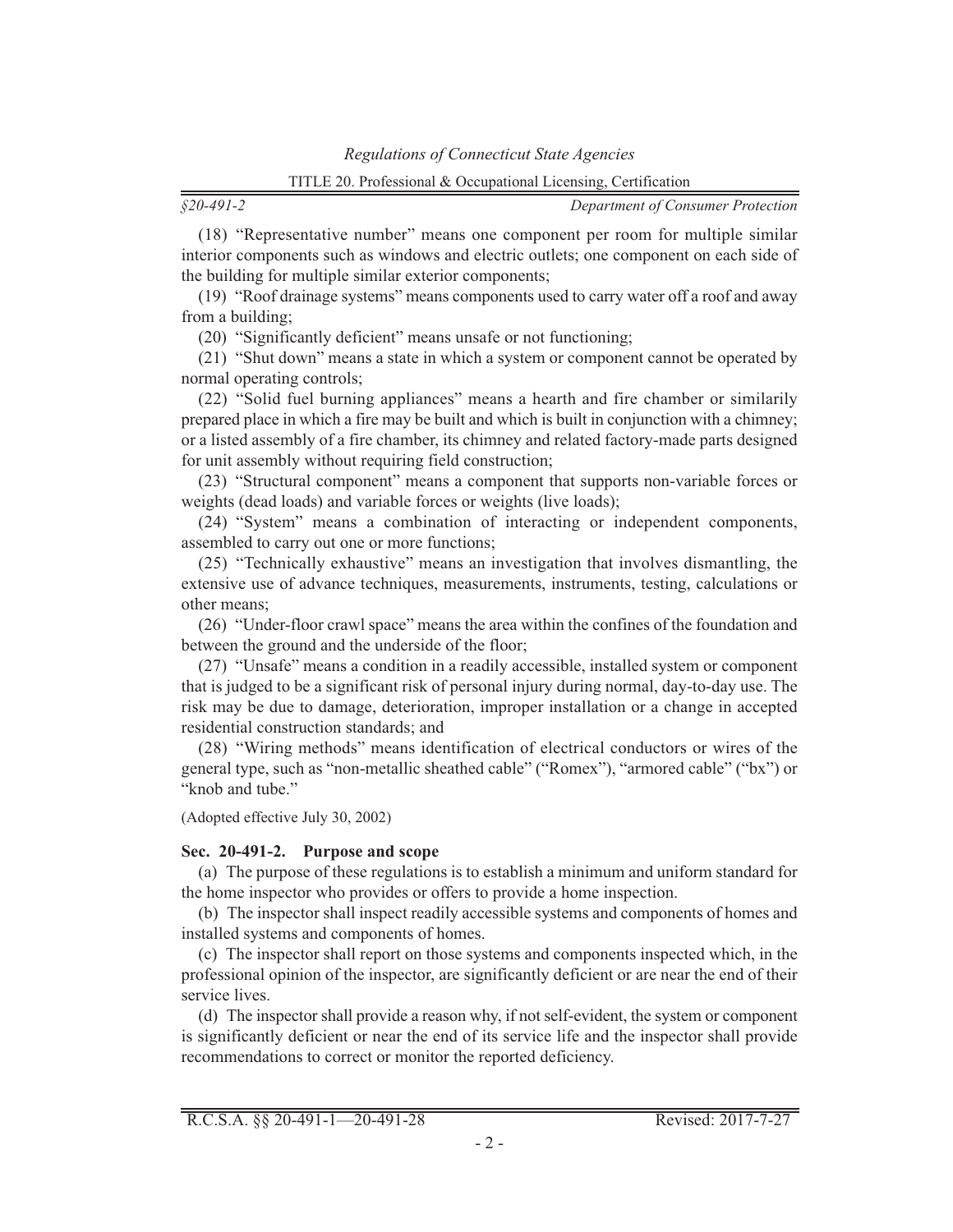(e) The inspector shall report on any systems and components designated for inspection in these regulations which were present at the time of the home inspection, unless a written reason is provided as to why any such systems or components were not inspected.

(f) These regulations are not intended to limit the inspector from including other inspection services, systems or components in addition to those required by these regulations; from specifying repairs, provided the inspector is appropriately qualified and willing to do so; and from excluding systems and components from the inspection if requested by the client.

(Adopted effective July 30, 2002)

# **Sec. 20-491-3. Structural system**

(a) The inspector shall inspect the structural components including foundations and framing.

(b) The inspector shall probe a representative number of structural components where deterioration is suspected or where clear indications of possible deterioration exist. Probing is not required when probing would damage any finished surface or where no deterioration is visible.

(c) The inspector shall describe the foundation and report the methods used to inspect the under-floor crawl space or basement area; the floor structure; the wall structure; the ceiling structure; and the roof structure and report the methods used to inspect the attic.

(d) The inspector is not required to provide any engineering service or provide architectural service.

### (Adopted effective July 30, 2002)

# **Sec. 20-491-4. Exterior**

(a) The inspector shall inspect the exterior wall covering, flashing and trim; all exterior doors; attached decks, balconies, stoops, steps, porches, and their associated railings; the eaves, soffits, and fascias where accessible from the ground level; the vegetation, grading, surface drainage, and retaining walls on the property when any of these are likely to adversely affect the building; and walkways, patios, and driveways leading to dwelling entrances.

(b) The inspector shall describe exterior wall covering, finishing and trim.

(c) The inspector is not required to inspect screening, shutters, awnings, and similar seasonal accessories; fences; geological, geotechnical or hydrological conditions; recreational facilities; outbuildings; seawalls, break-walls, and docks; or erosion control and earth stabilization measures.

(Adopted effective July 30, 2002)

# **Sec. 20-491-5. Roof system**

(a) The inspector shall inspect the roof covering; the roof drainage systems; the flashings; the skylights, chimneys, and roof penetrations.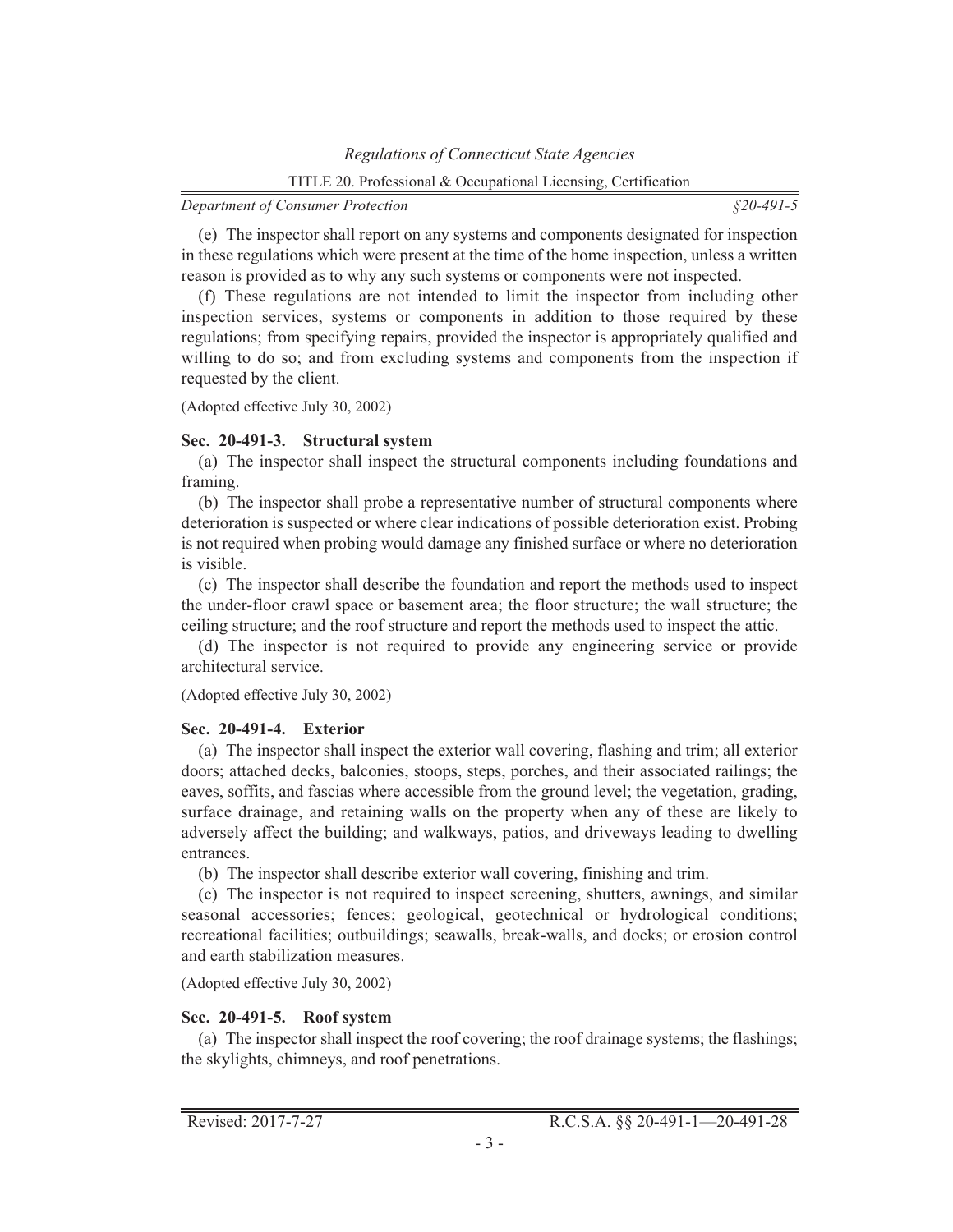*§20-491-6*

*Department of Consumer Protection*

(b) The inspector shall describe the roof covering and report the methods used to inspect the roof.

(c) The inspector is not required to inspect antennae, interiors of flues or chimneys which are not readily accessible or other installed accessories.

(Adopted effective July 30, 2002)

#### **Sec. 20-491-6. Plumbing system**

(a) The inspector shall inspect the interior water supply and distribution systems, including all fixtures and faucets; the drain, waste and vent systems, including all fixtures; the water heating equipment; the fuel storage and fuel distribution systems; and the drainage sumps, sump pumps, and related piping.

(b) The inspector shall describe the water supply, drain, waste, and vent piping materials; if the water supply to the building is from an on-site well pump system, then the inspector shall describe the visible components of that system, the water heating equipment including the energy source; and the location of main water and main fuel shut-off valves.

(c) The inspector is not required to inspect the clothes washing machine connections; wells, well pumps, or water storage related equipment; water conditioning systems; solar water heating systems; fire and lawn sprinkler systems; or private waste disposal systems.

(d) The inspector is not required to determine whether water supply and waste disposal systems are public or private or the quantity or quality of the water supply, well yields, well pump longevity, or the internal condition of water storage equipment.

(e) The inspector is not required to operate safety valves or shut-off valves.

(Adopted effective July 30, 2002; Amended March 7, 2008)

### **Sec. 20-491-7. Electrical system**

(a) The inspector shall inspect the service drop; the service entrance conductors, cables, and raceways; the service equipment and main disconnects; the service grounding; the interior components of service panels and sub panels; the conductors; the overcurrent protection devices; a representative number of installed lighting fixtures, switches, and receptacles; and the ground fault circuit interrupters.

(b) The inspector shall describe the amperage and voltage rating of the service; the location of main disconnect or disconnects and sub panels; and the wiring methods.

(c) The inspector shall report on the presence of solid aluminum branch circuit wiring.

(d) The inspector shall report on the absence of smoke detectors.

(e) The inspector is not required to inspect the remote control devices unless the device is the only control device, the alarm systems and components, the low voltage wiring systems and components, or the ancillary wiring systems and components not a part of the primary electrical power distribution system.

(f) The inspector is not required to measure amperage, voltage, or impedance.

(Adopted effective July 30, 2002)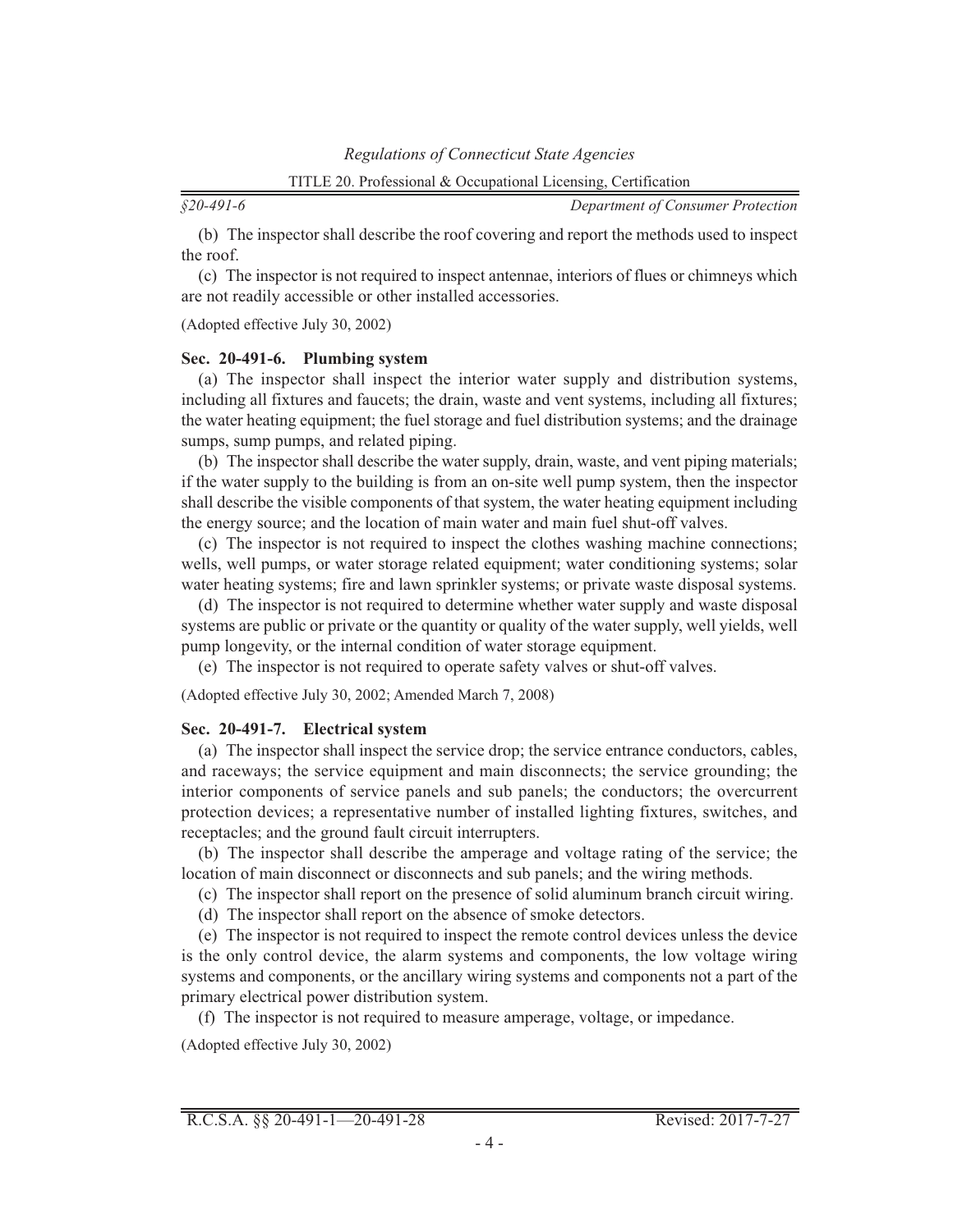*§20-491-12*

### **Sec. 20-491-8. Heating system**

(a) The inspector shall inspect the installed heating equipment and the vent systems, flues and chimneys.

(b) The inspector shall describe the energy source and the heating method by its distinguishing characteristics.

(c) The inspector is not required to inspect the interiors of flues or chimneys which are not readily accessible, the heat exchanger, the humidifier, dehumidifier, the electronic air filter, or the solar space heating system.

(d) The inspector is not required to determine heat supply adequacy or distribution balance.

(Adopted effective July 30, 2002)

### **Sec. 20-491-9. Air conditioning systems**

(a) The inspector shall inspect the installed central and through-wall cooling equipment.

(b) The inspector shall describe the energy source and the cooling method by its distinguishing characteristics.

(c) The inspector is not required to inspect electronic air filters or determine cooling supply adequacy or distribution balance.

(Adopted effective July 30, 2002)

### **Sec. 20-491-10. Interior**

(a) The inspector shall inspect the walls, ceilings, and floors; the steps, stairways, and railings; the countertops and a representative number of installed cabinets; a representative number of doors and windows; and garage doors and garage door operators.

(b) The inspector is not required to inspect the paint, wallpaper, and other finish treatments; the carpeting; the window treatments; the central vacuum systems; the household appliances; or recreational facilities.

(Adopted effective July 30, 2002)

# **Sec. 20-491-11. Insulation and ventilation**

(a) The inspector shall inspect the insulation and vapor retarders in unfinished spaces; the ventilation of attics and foundation areas; and the mechanical ventilation systems.

(b) The inspector shall describe the insulation and vapor retarders in unfinished spaces and the absence of insulation in unfinished spaces at conditioned surfaces.

(c) The inspector is not required to disturb insulation or vapor retarders or determine indoor air quality.

(Adopted effective July 30, 2002)

# **Sec. 20-491-12. Fireplaces and solid fuel burning appliances**

(a) The inspector shall inspect the system components and the vent systems, flues, and chimneys.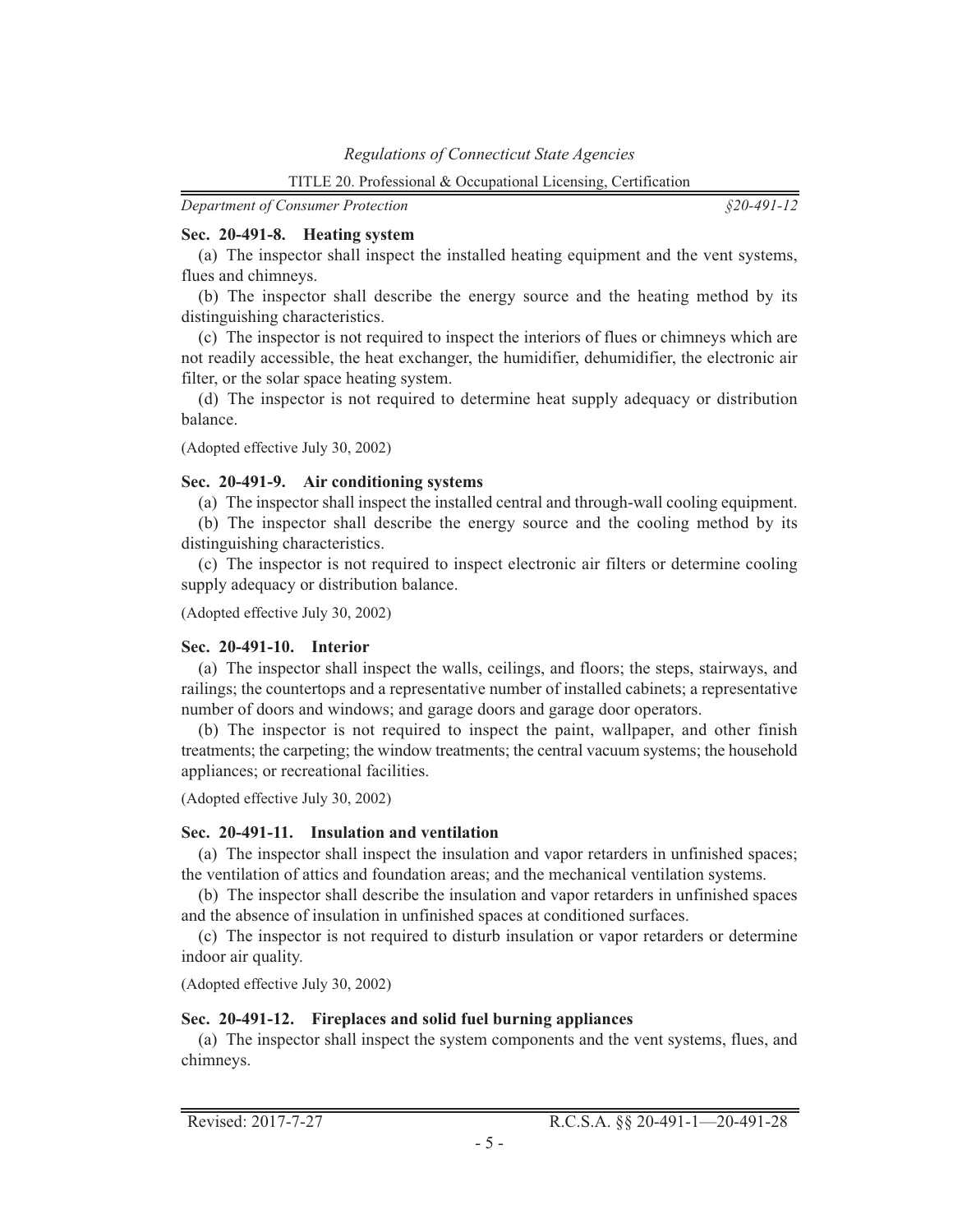*§20-491-13*

*Department of Consumer Protection*

(b) The inspector shall describe the fireplaces, solid fuel burning appliances and the chimneys.

(c) The inspector is not required to inspect the interiors of flues or chimneys, the firescreens and doors, the seals and gaskets, the automatic fuel feed devices, the mantles and fireplace surrounds, the combustion make-up air devices, or the heat distribution assists, whether gravity controlled or fan assisted.

(d) The inspector is not required to ignite or extinguish fires, determine draft characteristics, or move fireplace inserts or stoves or firebox contents.

(Adopted effective July 30, 2002)

### **Sec. 20-491-13. General limitations and exclusions**

(a) Inspections performed in accordance with these regulations are not technically exhaustive. The inspector is not required to identify concealed conditions or latent defects.

(b) These regulations shall be applicable to buildings with four or fewer dwelling units and their attached garages or carports.

(c) The inspector is not required to perform any action or make any determination unless specifically stated in these regulations, except as may be required by lawful authority.

- (d) The inspector is not required to determine the following:
- (1) the condition of systems or components which are not readily accessible;
- (2) the remaining life of any system or component;
- (3) the strength, adequacy, effectiveness, or efficiency of any system or component;
- (4) the causes of any condition or deficiency;
- (5) the methods, materials, or costs of corrections;
- (6) future conditions, including, but not limited to, failure of systems or components;
- (7) the suitability of the property for any specialized use;
- (8) compliance with regulatory requirements (codes, regulations, laws or ordinances);
- (9) the market value of the property or its marketability;
- (10) the advisability of the purchase of the property;

(11) the presence of potentially hazardous plants or animals, including, but not limited to, wood destroying organisms or diseases harmful to humans;

(12) the presence of any environmental hazards, including, but not limited to, toxins, carcinogens, noise, contaminants in soil, water, and air, radon, mold, asbestos, lead paint, or lead solder;

(13) the effectiveness of any system installed or methods utilized to control or remove suspected hazardous substances;

(14) the operating costs of systems or components; or

(15) the acoustical properties of any system or component.

(e) Any services not required under Sections 20-491-1 to 20-491-14 of the Regulations of Connecticut State Agencies may be offered by the home inspector as an optional service or provided at the request of the client.

(f) The inspector is not required to perform engineering services, or perform work in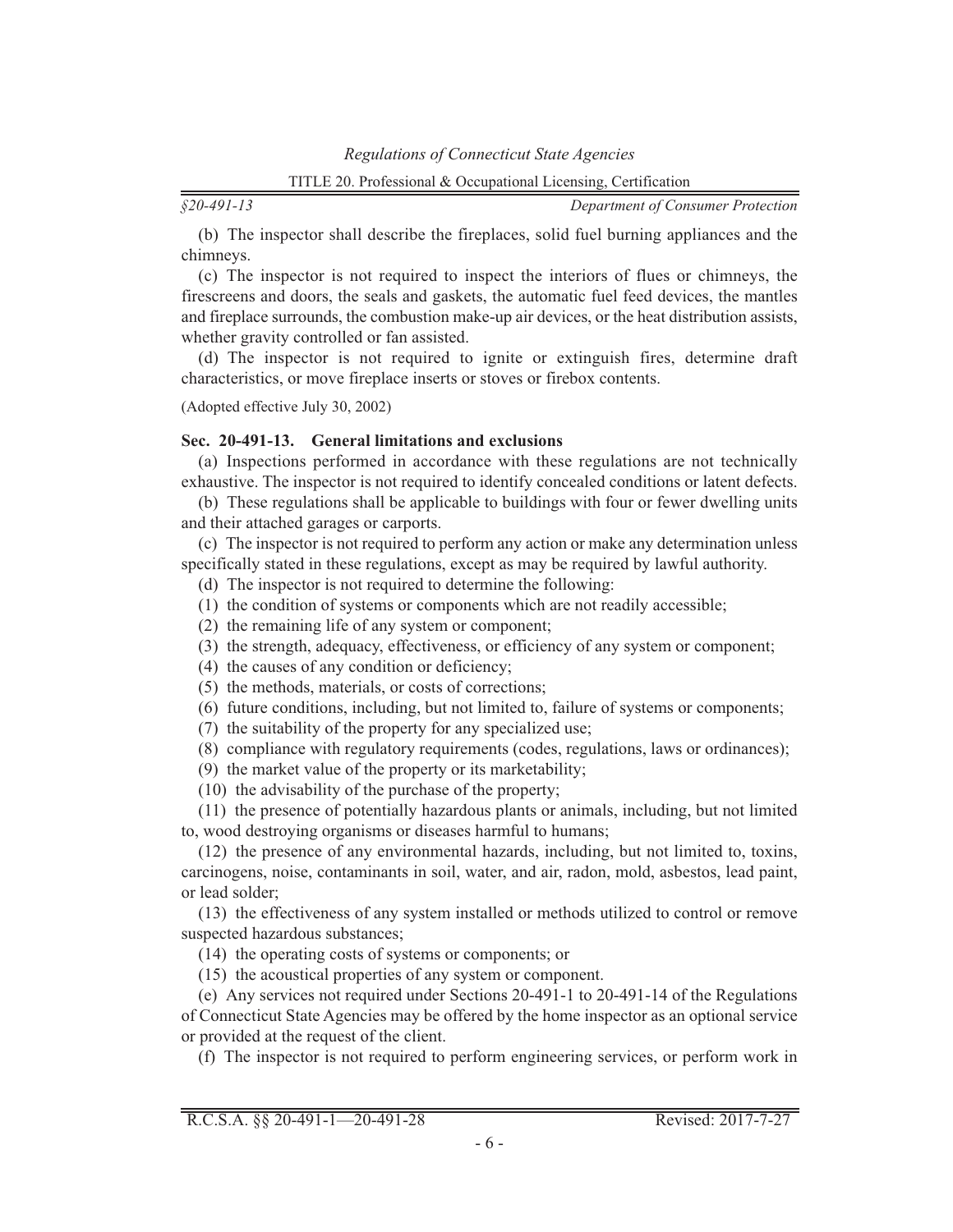*§20-491-14*

any other trade or any professional service other than home inspection.

(g) The inspector is not required to operate: (1) any system or component which is shut down or otherwise inoperable, (2) any system or component which does not respond to normal operating controls, or (3) shut-off valves.

(h) The inspector is not required to enter or inspect: (1) any area which will (A) likely be dangerous to the inspector or other persons or (B) damage the property or its systems or components or (2) under-floor crawl spaces or attics which are not readily accessible.

(i) The inspector is not required to inspect: underground items, including, but not limited to, underground storage tanks or other underground indications of their presence; decorative items; systems or components located in areas that are not entered in accordance with these regulations; detached structures other than garages and carports; or common elements or common areas in multi-unit housing, such as condominium properties or cooperative housing.

(j) The inspector is not required to perform any procedure or operation which requires the inspector to move suspended ceiling tiles, personal property, furniture, equipment, plants, soil, snow, ice, or debris; or dismantle any system or component, except as explicitly required by these regulations.

(Adopted effective July 30, 2002; Amended April 17, 2017)

### **Sec. 20-491-14. Code of ethics**

(a) Opinions expressed by the inspector shall only be based on the inspector's education, experience and honest convictions.

(b) The inspector shall always act in good faith toward each client.

(c) The inspector shall not disclose any information concerning the results of the inspection without the approval of the client or such client's representative unless the inspector finds that public health, safety or welfare imperatively requires emergency action.

(d) The inspector shall not accept compensation, financial or otherwise, from more than one interested party for the same service without the consent of all interested parties.

(e) The inspector shall not accept or offer commissions or allowances, directly or indirectly, from other parties dealing with such inspector's client in connection with work for which the inspector is responsible.

(f) Prior to being retained, the inspector shall promptly disclose to his or her client any interest or conflict of interest which may affect the client.

(g) The inspector shall not allow an interest in any business to affect the quality or the results of the work which the inspector may be called upon to perform.

(h) The inspection work shall not be used as a vehicle for the inspector to deliberately obtain work in another field.

(i) The inspector shall make every effort to uphold, maintain, and improve the professional integrity, reputation, and practice of the home inspection profession.

(j) The inspector shall not engage in false or misleading advertising or otherwise misrepresent any matters to the public.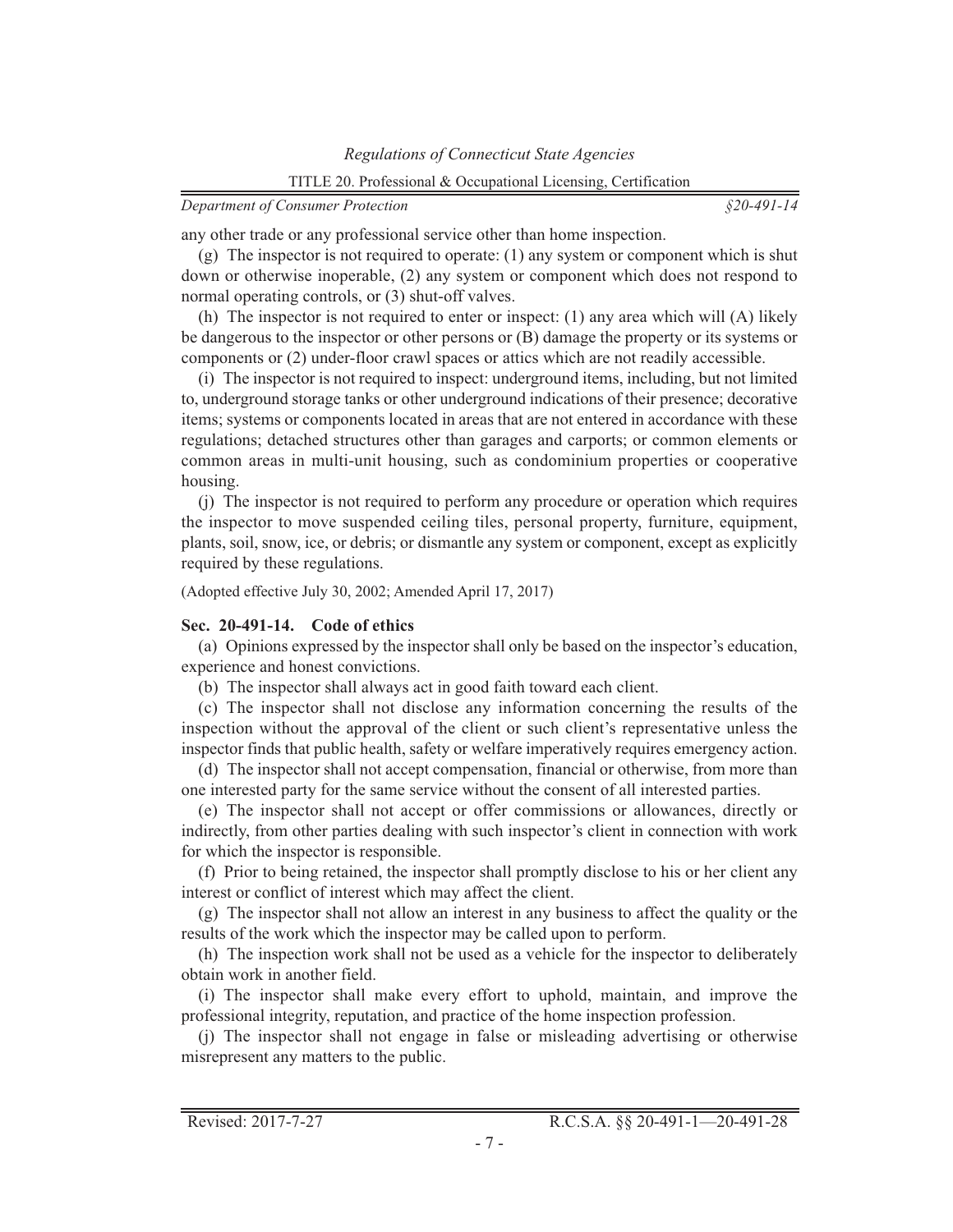*§20-491-15*

*Department of Consumer Protection*

(k) No inspector shall express, within the context of an inspection, an appraisal or opinion of the market value of the inspected property.

(*l*) The inspector shall not discriminate against anyone on the basis of age, creed, color, sex, sexual orientation, physical or mental handicap, or national origin.

(Adopted effective July 30, 2002)

#### **Sec. 20-491-15. Schools, institutions or organizations**

(a) Each school, institution or organization, desirous of offering approved home inspection courses shall submit a formal filing for each course seeking approval with the Home Inspection Licensing Board.

(b) Each school, institution or organization seeking approval of its home inspection courses shall offer to the general public at least one course required to meet the minimum qualifications. These shall include, but not be limited to, the following: A home inspection principles and practices course consisting of not less than forty classroom hours of study.

(Adopted effective July 30, 2002)

#### **Sec. 20-491-16. Course filing requirements**

(a) The filing for each course shall include, but not be limited to, the following: (1) A copy of the detailed course outline; (2) a copy of the instructor lecture guidelines; (3) copy of the text and related teaching materials; (4) copy of the final examination; (5) copy of any quizzes; (6) grading system; (7) a copy of affidavits and certificates to be issued by the school, institution or organization upon completion of the course other than that prescribed by the Home Inspection Licensing Board; (8) copy of all proposed advertising and publicity; (9) seminars and indoctrination attended by instructors; (10) locations of all classrooms; and (11) names and addresses of all instructors to be used; and (12) the dollar amount of tuition and other related costs.

(b) No course of less than one (1) hour will be approved.

(c) Correspondence courses may be permitted for continuing education credit.

(d) Each school, institution or organization shall submit an updated course filing containing any changes from the previous offering within each two year period from original approval date.

(Adopted effective July 30, 2002)

### **Sec. 20-491-17. Intern training program**

The board-approved training program, known as the Home Inspection Intern Training Program, shall consist of a minimum of forty hours of instruction and shall include, but not be limited to, the following subject matter: (1) General home inspection; (2) Connecticut home inspection license law and regulations; (3) specialized areas of home inspection practice; and (4) business law.

(Adopted effective July 30, 2002)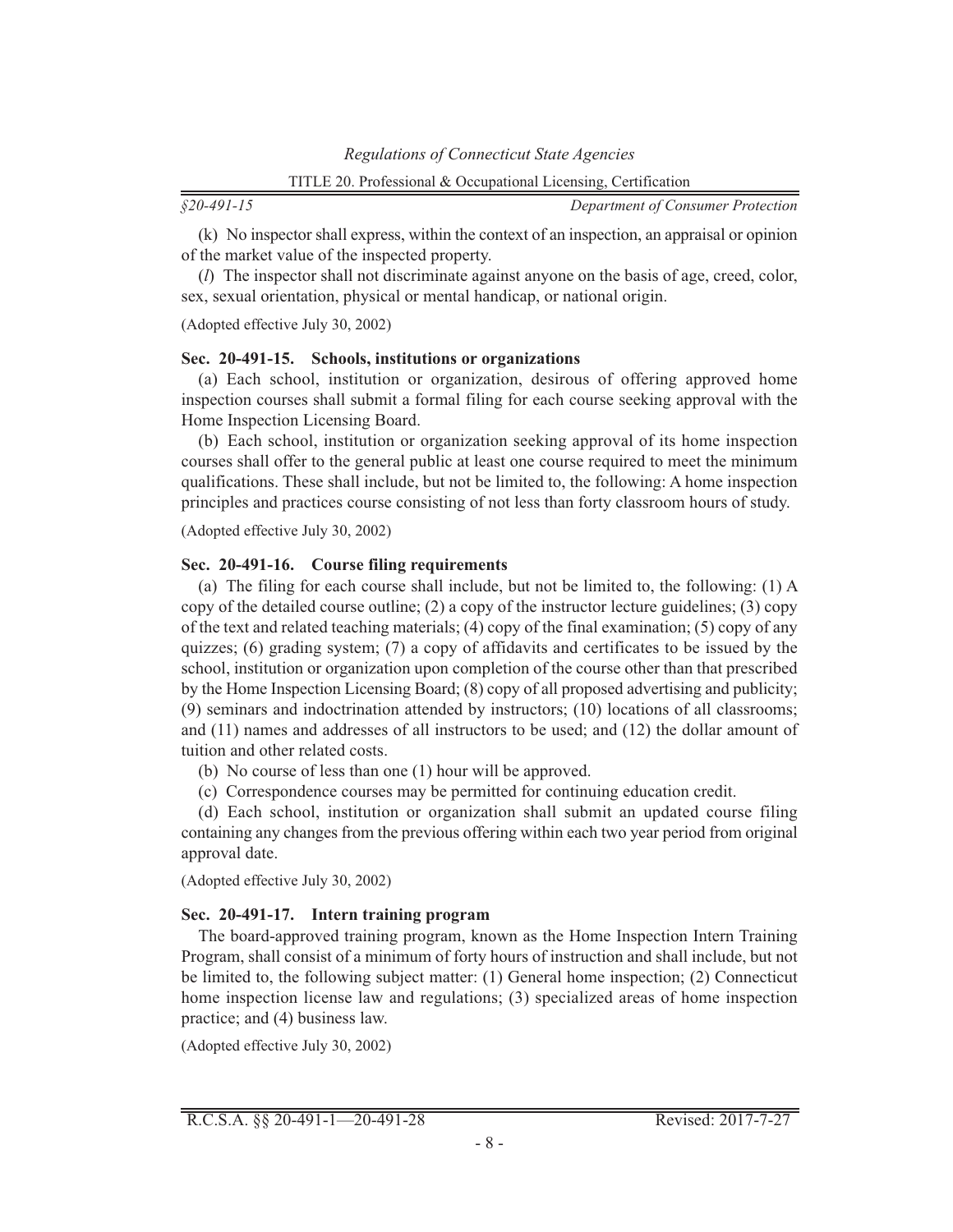*§20-491-20*

# **Sec. 20-491-18. Advertising guidelines**

(1) All advertising and written or oral statements shall avoid the use of exaggerated or unprovable claims and misrepresentations. In discussing the student's possible or potential economic future in the field of home inspection, no misleading or deceptive claims shall be made.

(2) In any advertising, no school, institution or organization shall use the wording "Approved by the Home Inspection Licensing Board," or other like wording. The following wording may be used: "This course meets the minimum requirements as set forth by the Home Inspection Licensing Board."

(Adopted effective July 30, 2002)

# **Sec. 20-491-19. Affidavit or certificate requirements for pre-licensing courses**

No affidavit or certificate of successful completion of an approved pre-licensing course of study in home inspection shall be issued to any student unless said student shall have first attended a minimum of forty hours of instruction and shall have achieved a passing numerical grade of at least seventy per cent on a final examination. Each school, institution or organization shall issue an affidavit to the student in such form as may be adopted by the school, institution or organization attesting to the required minimum attendance, dates of attendance and final numerical grade for the course. Said affidavit shall be signed by an authorized official of the school, institution or organization.

(Adopted effective July 30, 2002)

# **Sec. 20-491-20. Course and location approval by the Home Inspection Licensing Board**

(a) Each school, institution or organization conducting an approved course shall, at least ten days prior to the first scheduled session of each course, submit to the Home Inspection Licensing Board a schedule of the dates, hours, locations, tuition fees, advertising and instructors for each course to be offered. No courses shall commence, or be advertised as approved, nor shall an instructor be used in the classroom, without prior written approval of the Home Inspection Licensing Board. There shall be no change or alteration in any approved course or instructional staff without prior written notice and approval of the Home Inspection Licensing Board. Course approval may be withdrawn for failure to comply with the provisions of sections 20-491-15 through 20-491-26 of the Regulations of Connecticut State Agencies.

(b) Each school, institution or organization shall submit to the Home Inspection Licensing Board for prior approval a listing identifying all locations where courses are offered. Each course of study shall be conducted in a classroom or other facility which is adequate to implement the offering. Approved courses shall not be held on the premises of a home inspection office or home inspection franchise. No classroom location shall be approved by the Home Inspection Licensing Board until it has been approved by the local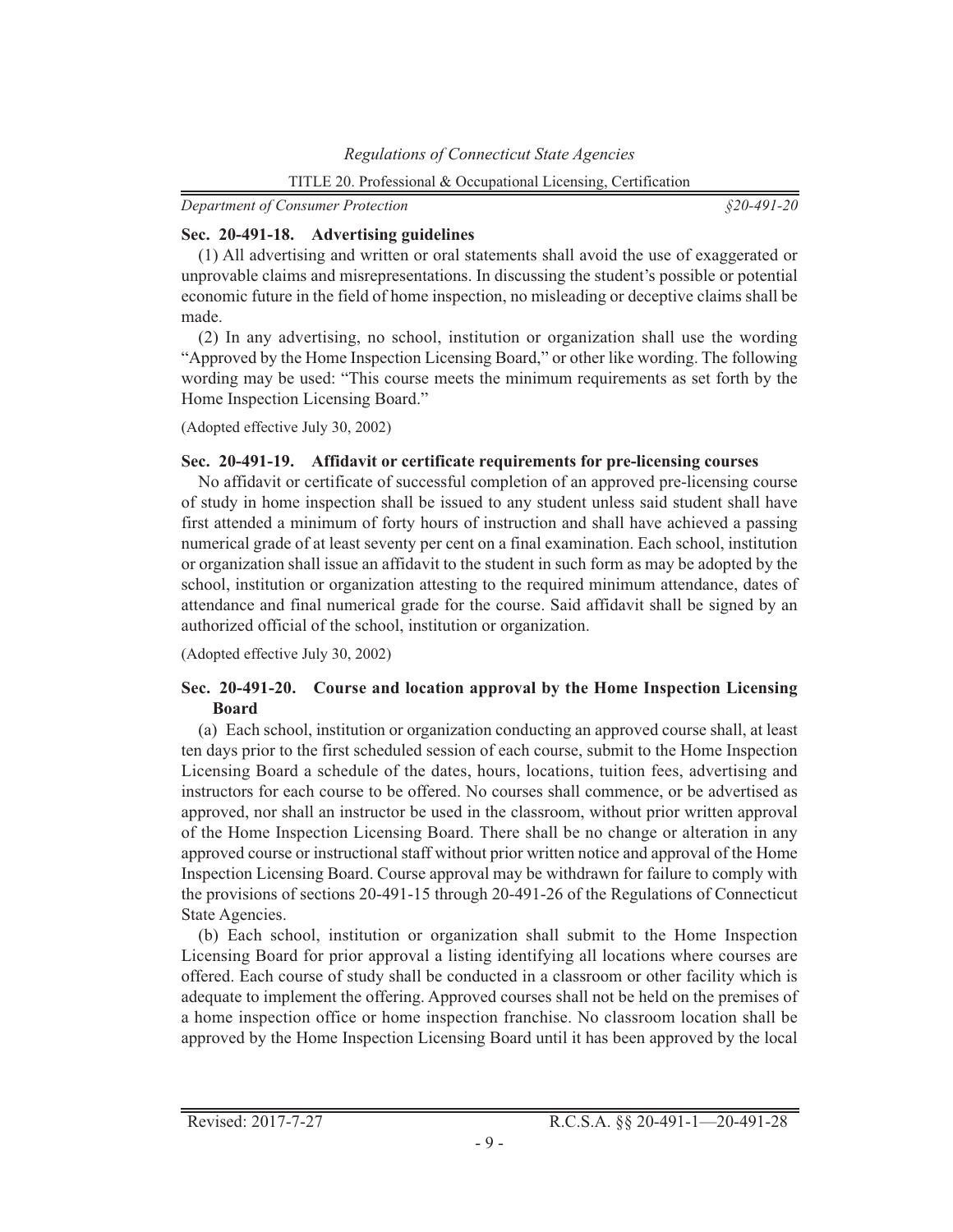*§20-491-21*

*Department of Consumer Protection*

fire marshal for such use.

(Adopted effective July 30, 2002)

# **Sec. 20-491-21. Records**

(a) Each school, institution or organization conducting approved courses shall keep and retain complete records of student attendance, grades or evidence of completion for a period of at least three years after the completion of each course. Such records shall be available for inspection or audit by representatives of the Home Inspection Licensing Board or the department. Upon satisfactory completion of any approved course, the school, institution or organization shall furnish a certificate or affidavit, as applicable, to the student, as prescribed by the Home Inspection Licensing Board.

(b) The burden of proof of completion of each course shall be upon the licensee. Documentation of such courses shall be submitted in such manner and at such times as prescribed by the Home Inspection Licensing Board.

(Adopted effective July 30, 2002)

# **Sec. 20-491-22. Home Inspection Licensing Board and department audits**

The Home Inspection Licensing Board or the department may, without prior notice, visit the school and observe the instruction given to insure proper standards as to method of delivery and instruction and to confirm content of any approved courses.

(Adopted effective July 30, 2002)

# **Sec. 20-491-23. Course content**

(a) The contents of pre-licensing courses or continuing education programs shall consist of current home inspection licensing laws and practices that are broad-based and essential to the role of a home inspection general practitioner as he or she acts in the best interests of the consumer. The contents shall directly relate to home inspection principles and practices as described in sections 20-491-1 to 20-491-14, inclusive, of the Regulations of Connecticut State Agencies and to any overview text on home inspection principles and practices or to new developments in the fields for which licensees have a demonstrated need.

(b) The home inspector shall take courses consisting of at least twenty continuing education hours in each two year continuing education period. For each two year continuing education period, the following course shall be mandated: One course consisting of at least three classroom hours in current home inspection legislation, licensing laws and regulations.

(c) The Home Inspection Licensing Board shall not approve offerings in mechanical office and business skills such as typing, speed-reading, memory development, personal motivation, salesmanship, sales psychology, sales promotions or other meetings held in conjunction with the general business of a home inspector. Generally acceptable courses may include, but shall not be limited to:

1) Laws and regulations pertaining to the home inspection licensing profession;

2) structural systems;

R.C.S.A. §§ 20-491-1—20-491-28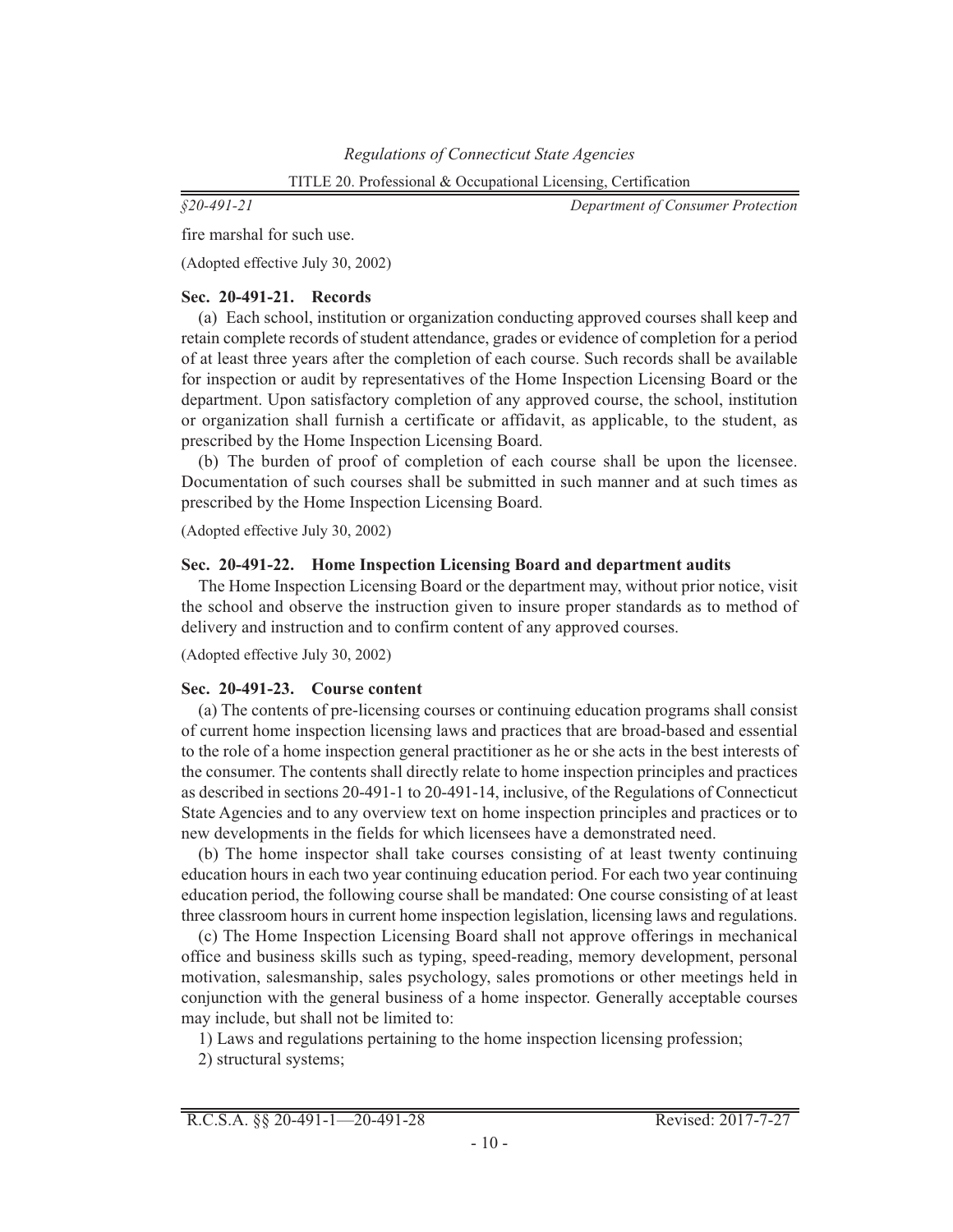*§20-491-24*

3) foundations;

4) interior walls, doors, ceilings and floors;

5) exterior walls and doors, windows and door glazing;

6) fireplace and chimney;

7) roof, roof structure and attic;

8) porches and decks;

9) mechanical systems (heating, cooling and solar work);

10) inspection guidelines for appliances;

11) inspection guidelines for cooling systems other than evaporative coolers;

12) inspection guidelines for evaporative coolers;

13) inspection guidelines for heating systems;

14) inspection guidelines for ducts, vents (including dryer vents) and flues;

15) plumbing systems (drain, waste, vent, water and gas);

16) inspection guidelines for plumbing systems;

17) electrical systems (for heat, light, power and other purposes);

18) telecommunications, data, low voltage systems;

19) service entrance and panels;

20) branch circuits, connected devices and fixtures;

21) home inspection documents, forms, contracts and warrantees;

22) water supply (drilled wells/community water supplies);

23) fire protection sprinkler systems;

24) rodents, pests and insects; and

25) environmental contaminants, such as radon, asbestos, lead paint, or lead solder, and other related courses which may be acceptable to the Home Inspection Licensing Board.

(d) Courses completed prior to certification by the Home Inspection Licensing Board may not qualify for continuing education hours.

(e) Continuing education hour credits shall not be approved more than once for completing the same course within each two year continuing education period.

(Adopted effective July 30, 2002)

# **Sec. 20-491-24. Hardship**

(a) Upon appropriate showing of a bona fide health or other individual hardship, the Home Inspection Licensing Board may grant an exception to the continuing education requirements.

(b) Loss of income resulting from cancellation of a license is not a bona fide hardship.

(c) Requests for exceptions shall be submitted in writing not less than sixty days prior to the date of license renewal and shall include an explanation and verification of the hardship.

(d) Exceptions may include, but are not be limited to: (1) Individuals serving in military service; and (2) individuals who are physically handicapped, which handicap prohibits them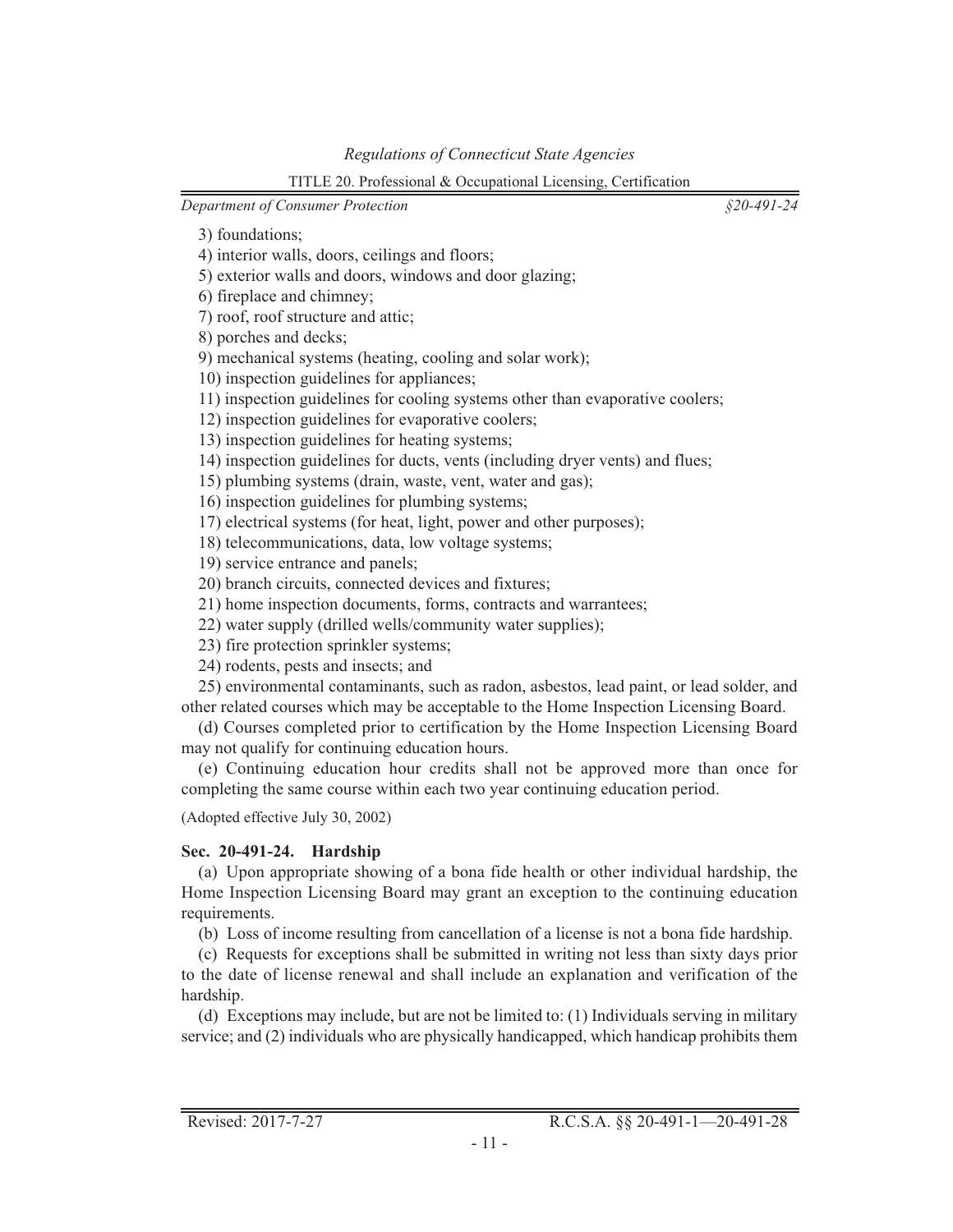*§20-491-25*

*Department of Consumer Protection*

from sitting for an exam or attending courses.

(Adopted effective July 30, 2002)

### **Sec. 20-491-25. Hearings on refusal of school or course approval**

(a) Upon the refusal of the Home Inspection Licensing Board to approve a school, institution or organization for the offering of continuing education courses or a particular course, or upon the decision of the Home Inspection Licensing Board to withdraw such approval, the Home Inspection Licensing Board shall notify the applicant of the refusal and of such applicant's right to request a hearing within thirty days from the date of receipt of the notice of refusal.

(b) In the event the applicant requests a hearing within such thirty days, the Home Inspection Licensing Board shall give notice of the grounds for its refusal and shall conduct a hearing concerning such refusal in accordance with the provisions of Chapter 54 of the Connecticut General Statutes concerning contested matters.

(Adopted effective July 30, 2002)

# **Sec. 20-491-26. Applications**

The applications for licensure, school approval and pre-licensing courses shall be made on forms prescribed and furnished by the Department of Consumer Protection.

(Adopted effective July 30, 2002)

### **Home Inspector Interns**

# **Sec. 20-491-27. Home inspector intern requirements**

(a) No more than two home inspector interns may be under the direct or indirect supervision of a licensed home inspector at any one site.

(b) All home inspector interns shall maintain a record in the form of a home inspection log prior to beginning and until completion of their service contract with each supervising home inspector.

(c) A copy of the home inspection log maintained by the intern shall also be kept by the supervising home inspector and shall, at a minimum, include the following information for each inspection: (1) Client name; (2) address of the property inspected; (3) description of the areas inspected; (4) indication of whether the supervision was either direct or indirect in nature; (5) date of the inspection; and (6) supervisor's initials and license number.

(Adopted effective February 1, 2006)

# **Sec. 20-491-28. Supervision of home inspector interns**

(a) While performing inspection work, all home inspector interns shall be subject to supervision by a home inspector licensed pursuant to section 20-492a of the Connecticut General Statutes.

(b) The supervising licensed home inspector shall be responsible for the direct